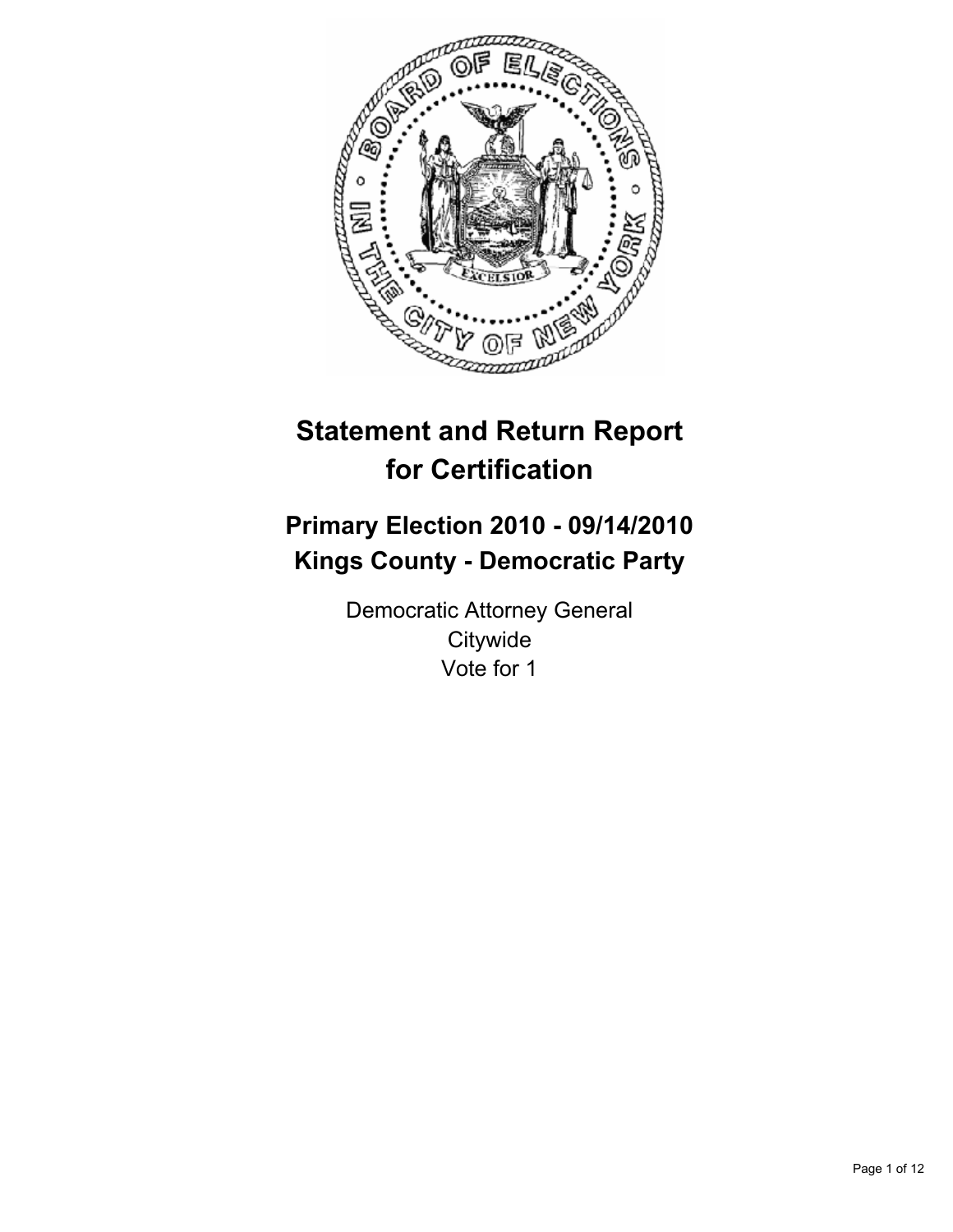

| <b>Total Votes</b>             | 5,287 |
|--------------------------------|-------|
| ROMAN JIMENEZ (WRITE-IN)       | 1     |
| <b>KEVIN MCRALL (WRITE-IN)</b> |       |
| <b>ERIC T SCHNEIDERMAN</b>     | 1,883 |
| <b>KATHLEEN M RICE</b>         | 1,183 |
| ERIC R DINALLO                 | 401   |
| <b>SEAN COFFEY</b>             | 1,215 |
| RICHARD L BRODSKY              | 603   |
| <b>AFFIDAVIT</b>               | 60    |
| ABSENTEE/MILITARY              | 79    |
| <b>EMERGENCY</b>               | 11    |
| <b>PUBLIC COUNTER</b>          | 5,728 |

#### **Assembly District 41**

| <b>PUBLIC COUNTER</b>      | 4,295          |
|----------------------------|----------------|
| <b>EMERGENCY</b>           | $\overline{2}$ |
| ABSENTEE/MILITARY          | 166            |
| AFFIDAVIT                  | 31             |
| <b>RICHARD L BRODSKY</b>   | 486            |
| <b>SEAN COFFEY</b>         | 502            |
| ERIC R DINALLO             | 316            |
| <b>KATHLEEN M RICE</b>     | 1,136          |
| ERIC T SCHNEIDERMAN        | 1,960          |
| COMO (WRITE-IN)            |                |
| RICHARD BRODSKY (WRITE-IN) | 1              |
| <b>Total Votes</b>         | 4,402          |

| <b>PUBLIC COUNTER</b>           | 5,570 |
|---------------------------------|-------|
| <b>EMERGENCY</b>                | 30    |
| ABSENTEE/MILITARY               | 116   |
| <b>AFFIDAVIT</b>                | 48    |
| RICHARD L BRODSKY               | 515   |
| <b>SEAN COFFEY</b>              | 546   |
| <b>ERIC R DINALLO</b>           | 349   |
| <b>KATHLEEN M RICE</b>          | 1,056 |
| ERIC T SCHNEIDERMAN             | 2,747 |
| BRIDNAY BRENNAN (WRITE-IN)      |       |
| CARLOS OPLACK (WRITE-IN)        | 1     |
| GEOFF GOLDSTEIN (WRITE-IN)      | 1     |
| <b>GEORGE PATAKI (WRITE-IN)</b> | 1     |
| JOHN SAMPSON (WRITE-IN)         | 1     |
| RAJESI BOSE (WRITE-IN)          | 1     |
| RONALD SMITH (WRITE-IN)         | 1     |
| SEAN MCCURMICK (WRITE-IN)       |       |
| <b>Total Votes</b>              | 5,221 |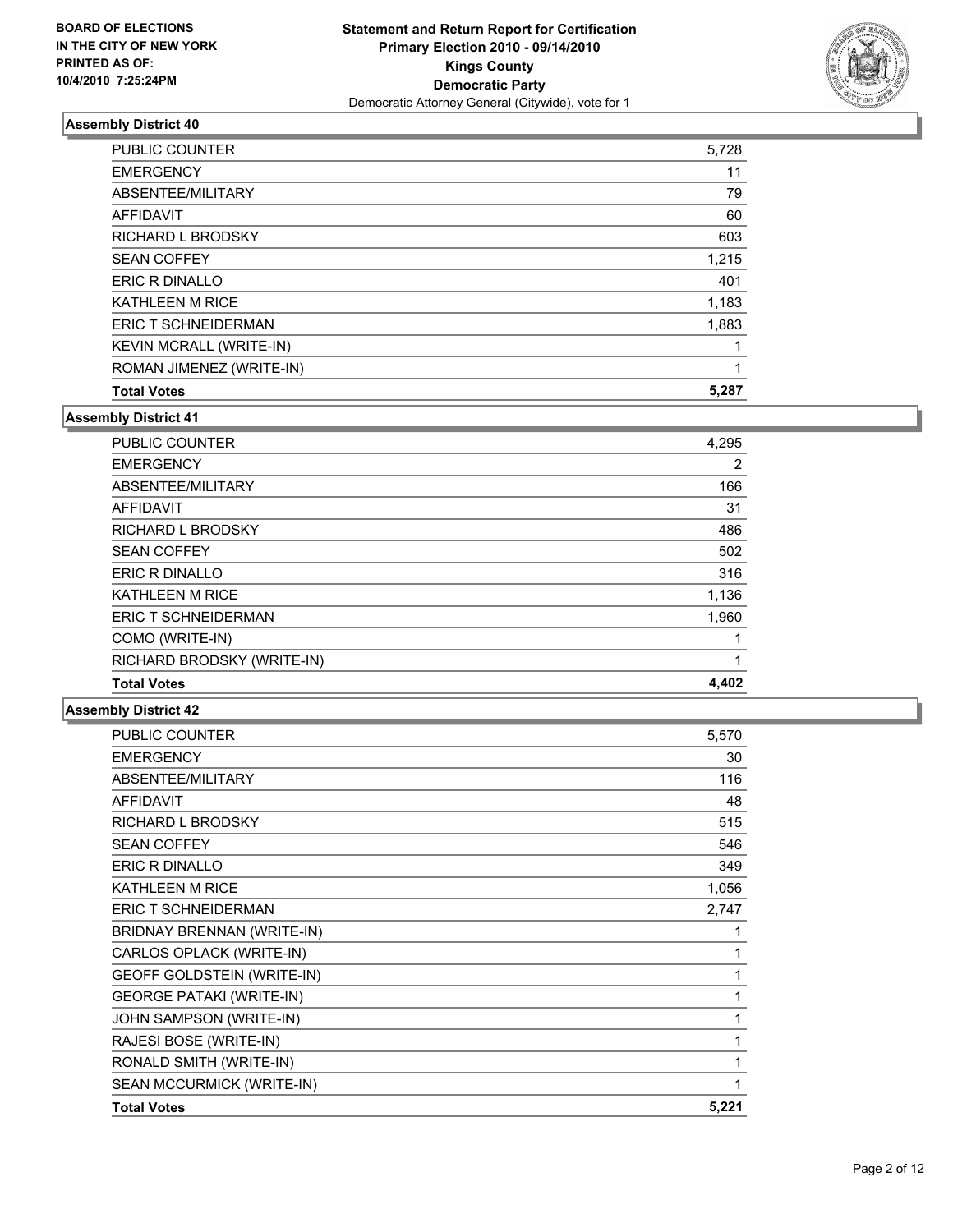

| <b>PUBLIC COUNTER</b>      | 5,126 |
|----------------------------|-------|
| <b>EMERGENCY</b>           | 69    |
| ABSENTEE/MILITARY          | 209   |
| <b>AFFIDAVIT</b>           | 61    |
| <b>RICHARD L BRODSKY</b>   | 252   |
| <b>SEAN COFFEY</b>         | 538   |
| ERIC R DINALLO             | 365   |
| <b>KATHLEEN M RICE</b>     | 1,105 |
| <b>ERIC T SCHNEIDERMAN</b> | 2,971 |
| DIANA SANTINO (WRITE-IN)   |       |
| MICHELLE ADOPLE (WRITE-IN) | 1     |
| RUCH LIMBAUGH (WRITE-IN)   | 1     |
| <b>Total Votes</b>         | 5,234 |

| <b>PUBLIC COUNTER</b>            | 5,556          |
|----------------------------------|----------------|
| <b>EMERGENCY</b>                 | 30             |
| ABSENTEE/MILITARY                | 162            |
| <b>AFFIDAVIT</b>                 | 69             |
| <b>RICHARD L BRODSKY</b>         | 622            |
| <b>SEAN COFFEY</b>               | 639            |
| <b>ERIC R DINALLO</b>            | 375            |
| <b>KATHLEEN M RICE</b>           | 1,016          |
| <b>ERIC T SCHNEIDERMAN</b>       | 3,003          |
| ERIC T BALOEIR (WRITE-IN)        | 1              |
| J.P. BASIO (WRITE-IN)            | 1              |
| MARK GREEN (WRITE-IN)            | 1              |
| MENDY WEITMAN (WRITE-IN)         | 1              |
| MENDY WITTAN (WRITE-IN)          | 1              |
| NOAH DEAR (WRITE-IN)             | $\overline{2}$ |
| <b>NORMANS BANTOS (WRITE-IN)</b> | 1              |
| SARAH NEWMAN (WRITE-IN)          | $\overline{2}$ |
| <b>Total Votes</b>               | 5,665          |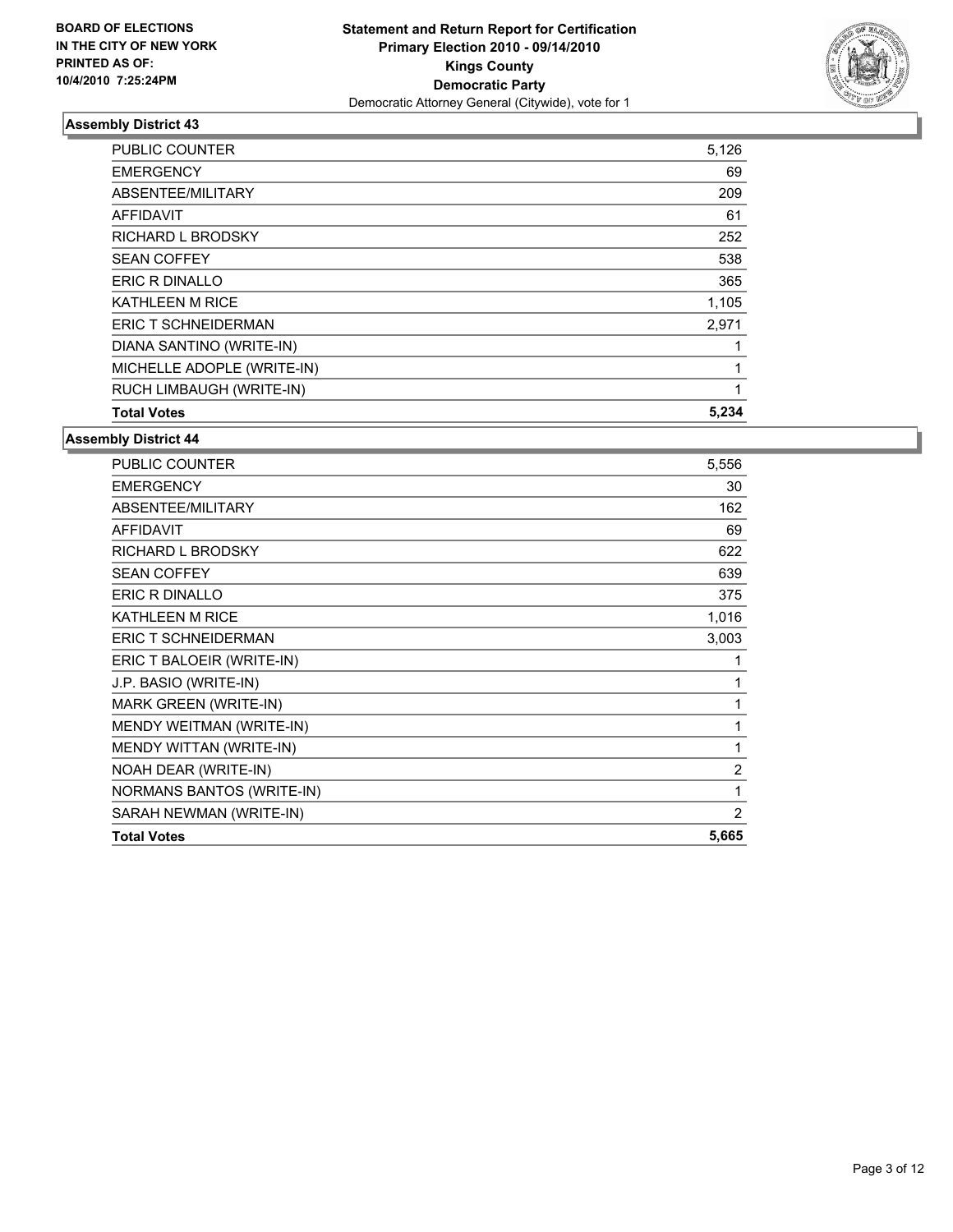

| <b>PUBLIC COUNTER</b>        | 2,883 |
|------------------------------|-------|
| <b>EMERGENCY</b>             | 0     |
| ABSENTEE/MILITARY            | 162   |
| <b>AFFIDAVIT</b>             | 16    |
| <b>RICHARD L BRODSKY</b>     | 939   |
| <b>SEAN COFFEY</b>           | 354   |
| ERIC R DINALLO               | 220   |
| <b>KATHLEEN M RICE</b>       | 567   |
| ERIC T SCHNEIDERMAN          | 933   |
| <b>BASY PRICE (WRITE-IN)</b> | 1     |
| ERIC T. SNALIMON (WRITE-IN)  | 1     |
| RUDOLPH GUILINNI (WRITE-IN)  | 1     |
| <b>Total Votes</b>           | 3,016 |

### **Assembly District 46**

| <b>PUBLIC COUNTER</b>      | 4,196 |
|----------------------------|-------|
| <b>EMERGENCY</b>           | 0     |
| ABSENTEE/MILITARY          | 227   |
| AFFIDAVIT                  | 34    |
| <b>RICHARD L BRODSKY</b>   | 1,592 |
| <b>SEAN COFFEY</b>         | 396   |
| ERIC R DINALLO             | 360   |
| KATHLEEN M RICE            | 940   |
| <b>ERIC T SCHNEIDERMAN</b> | 1,076 |
| AMY GOODMAN (WRITE-IN)     |       |
| ELIOT SPITZER (WRITE-IN)   | 1     |
| MARIO CUOMO (WRITE-IN)     | 1     |
| <b>Total Votes</b>         | 4,367 |

| <b>PUBLIC COUNTER</b>  | 2,601 |
|------------------------|-------|
| <b>EMERGENCY</b>       | 0     |
| ABSENTEE/MILITARY      | 161   |
| <b>AFFIDAVIT</b>       | 10    |
| RICHARD L BRODSKY      | 1,113 |
| <b>SEAN COFFEY</b>     | 257   |
| ERIC R DINALLO         | 252   |
| <b>KATHLEEN M RICE</b> | 568   |
| ERIC T SCHNEIDERMAN    | 489   |
| RON PAUL (WRITE-IN)    |       |
| <b>Total Votes</b>     | 2,680 |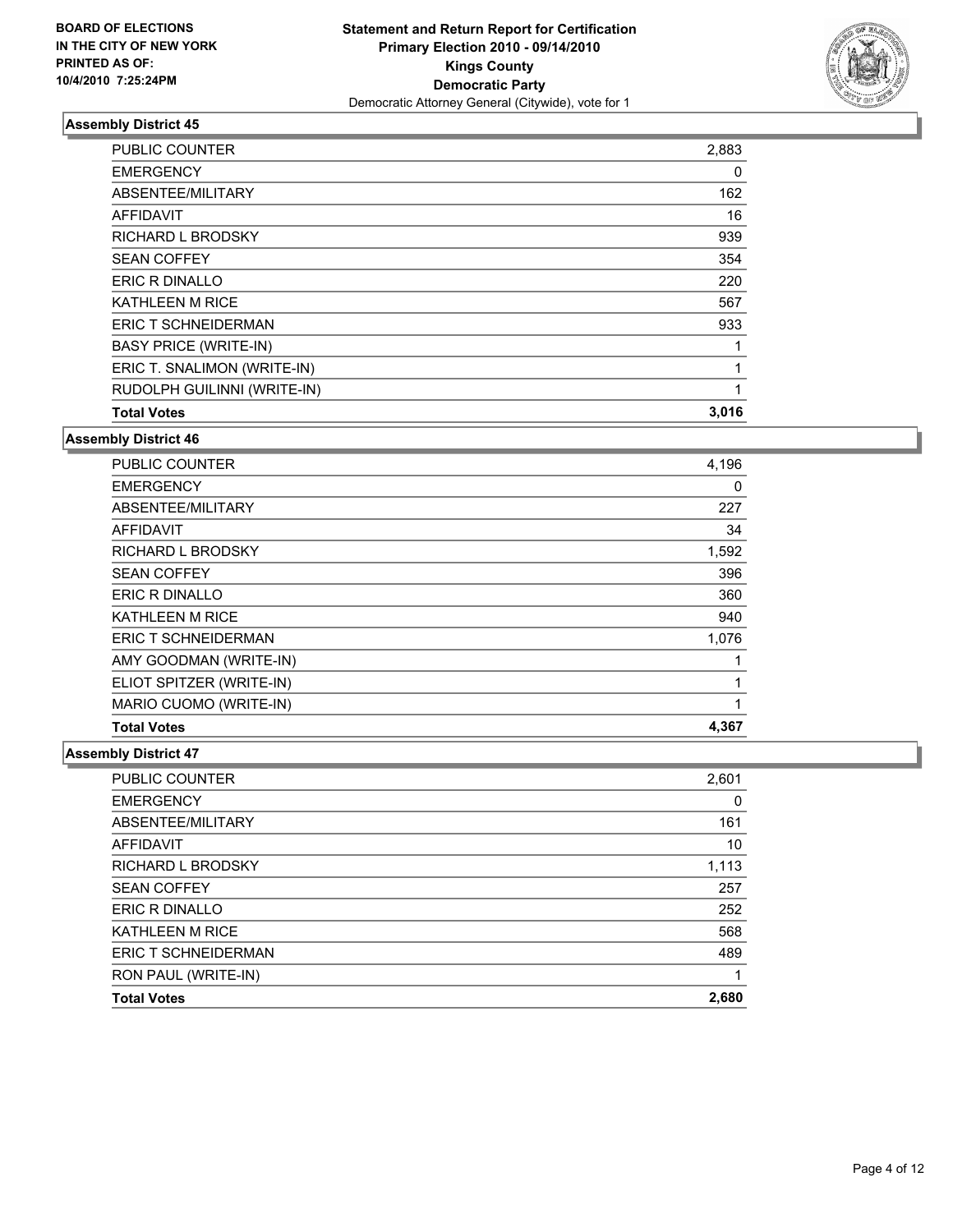

| <b>Total Votes</b>              | 2,575 |
|---------------------------------|-------|
| SAMUEL REINHALD (WRITE-IN)      | 1     |
| MORAL (WRITE-IN)                | 2     |
| JACK KUNKET (WRITE-IN)          | 1     |
| <b>CHARLES KLEIN (WRITE-IN)</b> | 1     |
| ABDEL DJEMIL (WRITE-IN)         | 3     |
| <b>ERIC T SCHNEIDERMAN</b>      | 1,091 |
| <b>KATHLEEN M RICE</b>          | 433   |
| ERIC R DINALLO                  | 155   |
| <b>SEAN COFFEY</b>              | 546   |
| <b>RICHARD L BRODSKY</b>        | 342   |
| <b>AFFIDAVIT</b>                | 8     |
| ABSENTEE/MILITARY               | 107   |
| <b>EMERGENCY</b>                | 0     |
| <b>PUBLIC COUNTER</b>           | 2,582 |

## **Assembly District 49**

| <b>PUBLIC COUNTER</b>    | 1,817 |
|--------------------------|-------|
| <b>EMERGENCY</b>         | 0     |
| ABSENTEE/MILITARY        | 90    |
| <b>AFFIDAVIT</b>         | 6     |
| <b>RICHARD L BRODSKY</b> | 217   |
| <b>SEAN COFFEY</b>       | 338   |
| ERIC R DINALLO           | 230   |
| <b>KATHLEEN M RICE</b>   | 450   |
| ERIC T SCHNEIDERMAN      | 425   |
| YIMN (WRITE-IN)          |       |
| <b>Total Votes</b>       | 1,661 |

| <b>PUBLIC COUNTER</b>       | 8,187 |
|-----------------------------|-------|
| <b>EMERGENCY</b>            | 143   |
| ABSENTEE/MILITARY           | 106   |
| <b>AFFIDAVIT</b>            | 112   |
| RICHARD L BRODSKY           | 281   |
| <b>SEAN COFFEY</b>          | 639   |
| ERIC R DINALLO              | 377   |
| <b>KATHLEEN M RICE</b>      | 3,890 |
| <b>ERIC T SCHNEIDERMAN</b>  | 2,562 |
| HENAR SPITZER (WRITE-IN)    | 1     |
| LET GUTMAN (WRITE-IN)       | 1     |
| MARISA MCCORMICK (WRITE-IN) | 1     |
| MORAL (WRITE-IN)            | 4     |
| <b>Total Votes</b>          | 7,756 |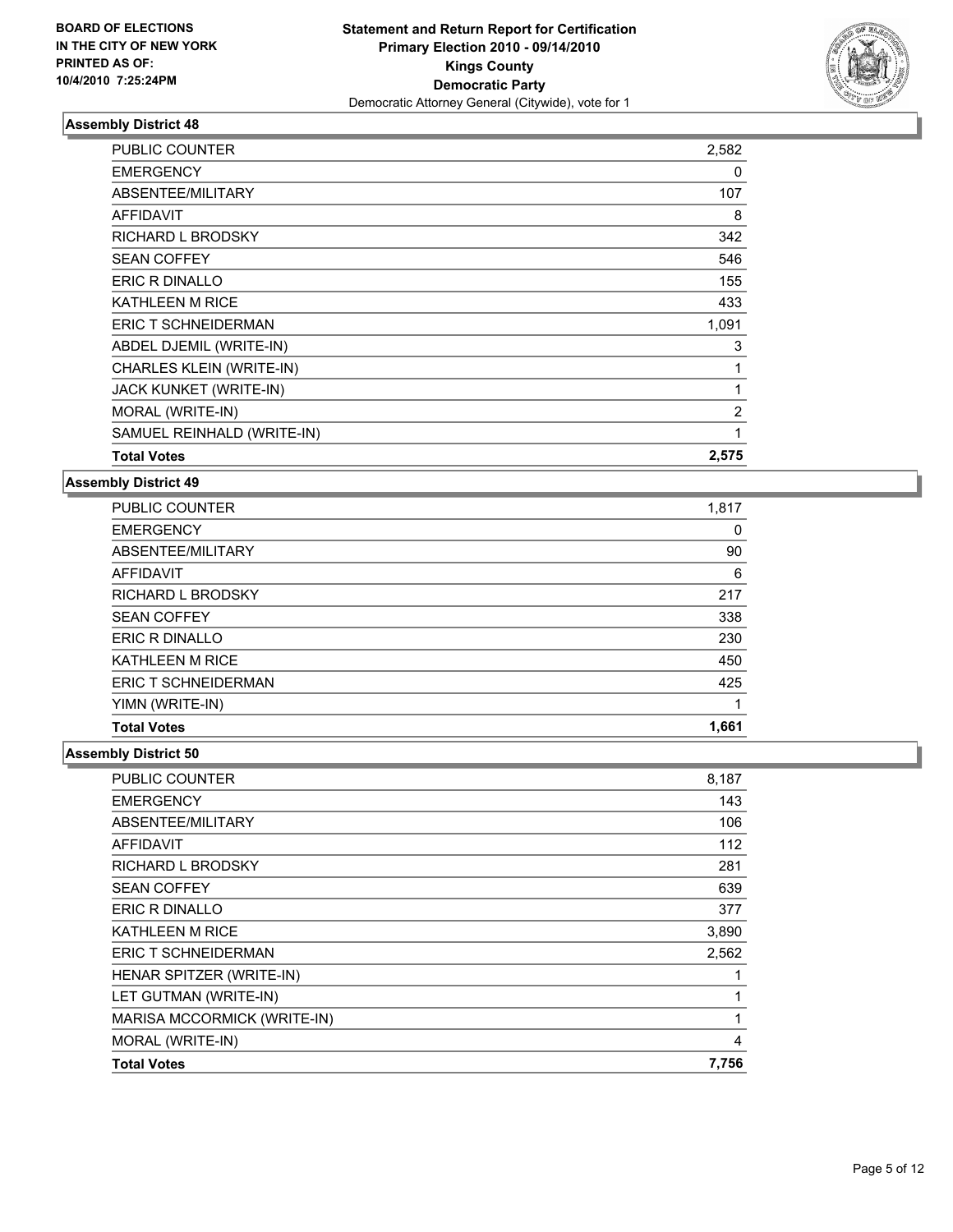

| <b>PUBLIC COUNTER</b>      | 2,089 |
|----------------------------|-------|
| <b>EMERGENCY</b>           |       |
| ABSENTEE/MILITARY          | 68    |
| <b>AFFIDAVIT</b>           | 17    |
| RICHARD L BRODSKY          | 183   |
| <b>SEAN COFFEY</b>         | 294   |
| <b>ERIC R DINALLO</b>      | 288   |
| <b>KATHLEEN M RICE</b>     | 562   |
| <b>ERIC T SCHNEIDERMAN</b> | 747   |
| AMY SNARF (WRITE-IN)       | 1     |
| JEFFERSON SMITH (WRITE-IN) | 2     |
| MIKE GIANATIS (WRITE-IN)   | 1     |
| <b>Total Votes</b>         | 2,078 |

| <b>PUBLIC COUNTER</b>             | 11,017         |
|-----------------------------------|----------------|
| <b>EMERGENCY</b>                  | 45             |
| ABSENTEE/MILITARY                 | 252            |
| <b>AFFIDAVIT</b>                  | 133            |
| <b>RICHARD L BRODSKY</b>          | 696            |
| <b>SEAN COFFEY</b>                | 1,026          |
| <b>ERIC R DINALLO</b>             | 770            |
| <b>KATHLEEN M RICE</b>            | 1,997          |
| <b>ERIC T SCHNEIDERMAN</b>        | 6,331          |
| ANDREW COUMO (WRITE-IN)           | 1              |
| <b>BILL CLINTON (WRITE-IN)</b>    | 1              |
| <b>GLORIA RUSSO (WRITE-IN)</b>    | 1              |
| <b>GUSTAVOR RIVERA (WRITE-IN)</b> | 1              |
| JOSHUA R HOLT (WRITE-IN)          | 1              |
| MALCOLM X (WRITE-IN)              | 1              |
| MITCHELL REGENBOGEN (WRITE-IN)    | $\overline{2}$ |
| STACEY ROBINSON (WRITE-IN)        | 1              |
| <b>Total Votes</b>                | 10,829         |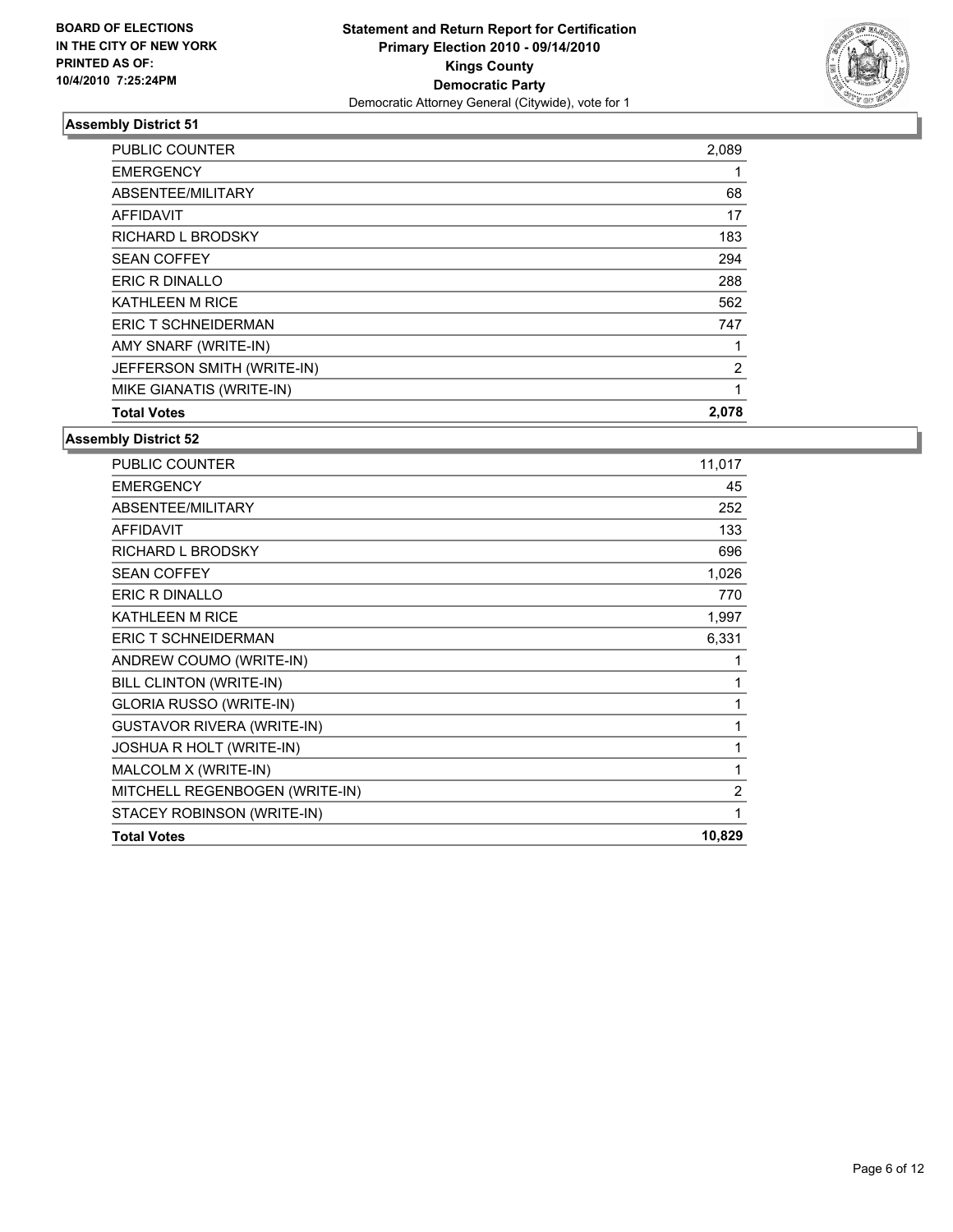

| PUBLIC COUNTER             | 6,130 |
|----------------------------|-------|
| <b>EMERGENCY</b>           | 23    |
| ABSENTEE/MILITARY          | 73    |
| <b>AFFIDAVIT</b>           | 99    |
| RICHARD L BRODSKY          | 289   |
| <b>SEAN COFFEY</b>         | 616   |
| ERIC R DINALLO             | 725   |
| <b>KATHLEEN M RICE</b>     | 2,658 |
| <b>ERIC T SCHNEIDERMAN</b> | 1,054 |
| ALAN STEWART (WRITE-IN)    | 1     |
| ANDREW CUOMO (WRITE-IN)    | 1     |
| TIMOTHY BUTLER (WRITE-IN)  | 1     |
| WO LI CHEN (WRITE-IN)      | 1     |
| <b>Total Votes</b>         | 5,346 |

**Assembly District 54**

| <b>Total Votes</b>       | 2,599 |
|--------------------------|-------|
| SONA M UKVAB (WRITE-IN)  |       |
| ERIC T SCHNEIDERMAN      | 873   |
| <b>KATHLEEN M RICE</b>   | 668   |
| <b>ERIC R DINALLO</b>    | 400   |
| <b>SEAN COFFEY</b>       | 491   |
| <b>RICHARD L BRODSKY</b> | 166   |
| AFFIDAVIT                | 46    |
| ABSENTEE/MILITARY        | 34    |
| <b>EMERGENCY</b>         |       |
| <b>PUBLIC COUNTER</b>    | 2,715 |

| <b>PUBLIC COUNTER</b>      | 4,537 |
|----------------------------|-------|
| <b>EMERGENCY</b>           | 0     |
| ABSENTEE/MILITARY          | 111   |
| <b>AFFIDAVIT</b>           | 72    |
| RICHARD L BRODSKY          | 234   |
| <b>SEAN COFFEY</b>         | 759   |
| <b>ERIC R DINALLO</b>      | 340   |
| KATHLEEN M RICE            | 1,255 |
| <b>ERIC T SCHNEIDERMAN</b> | 1,744 |
| CHERYL A KNIGHT (WRITE-IN) |       |
| ED TOWNS (WRITE-IN)        |       |
| MARK DREW (WRITE-IN)       |       |
| MARK GREENE (WRITE-IN)     |       |
| <b>Total Votes</b>         | 4,336 |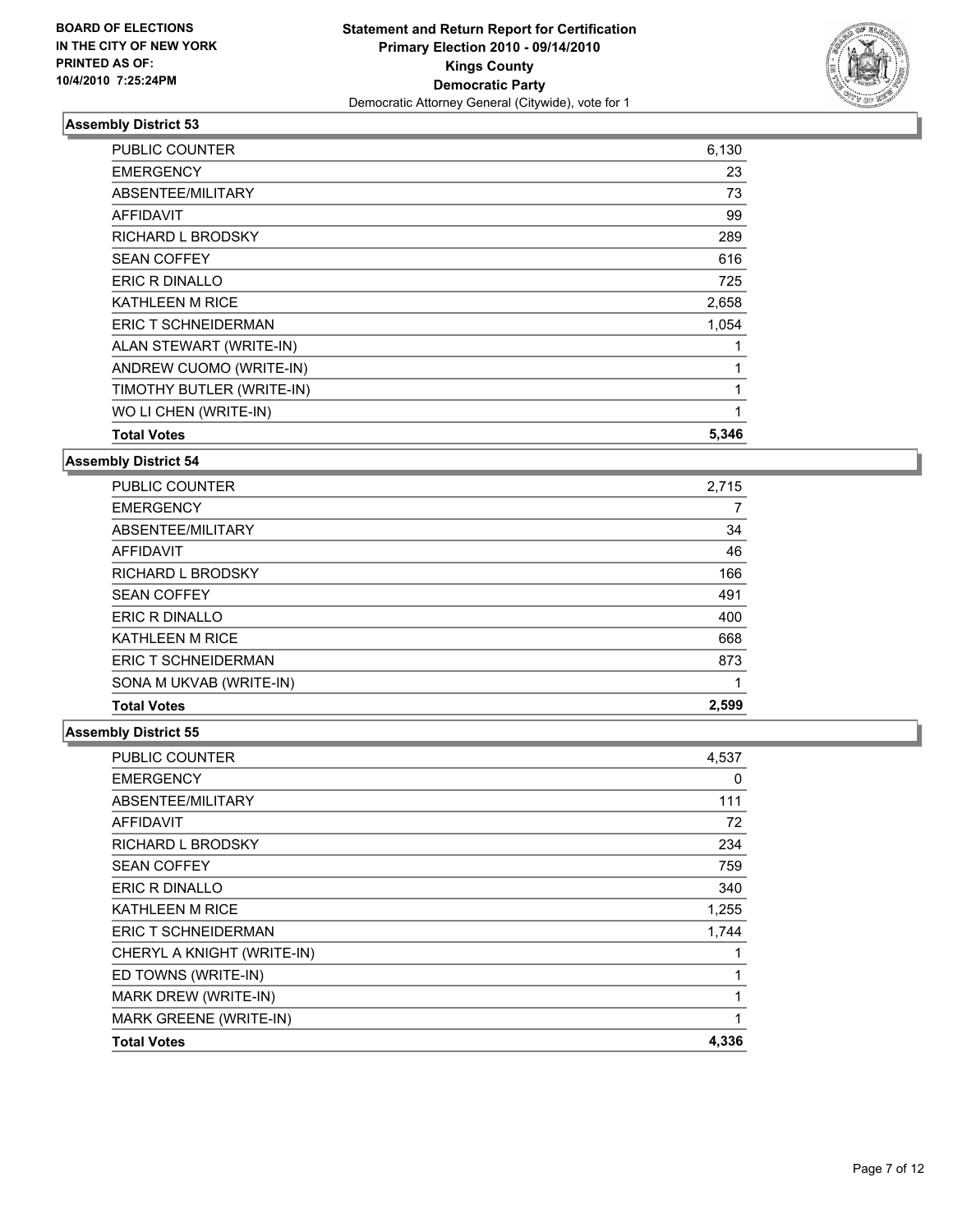

| <b>PUBLIC COUNTER</b>       | 5,691 |
|-----------------------------|-------|
| <b>EMERGENCY</b>            | 2     |
| ABSENTEE/MILITARY           | 124   |
| <b>AFFIDAVIT</b>            | 74    |
| RICHARD L BRODSKY           | 390   |
| <b>SEAN COFFEY</b>          | 934   |
| <b>ERIC R DINALLO</b>       | 471   |
| <b>KATHLEEN M RICE</b>      | 1,395 |
| <b>ERIC T SCHNEIDERMAN</b>  | 2,399 |
| ALTON MADOOX (WRITE-IN)     |       |
| SEAN CLARKE (WRITE-IN)      | 1     |
| STEPHON ROBINSON (WRITE-IN) | 1     |
| <b>Total Votes</b>          | 5,592 |

### **Assembly District 57**

| PUBLIC COUNTER             | 7,337 |
|----------------------------|-------|
| <b>EMERGENCY</b>           | 2     |
| ABSENTEE/MILITARY          | 183   |
| <b>AFFIDAVIT</b>           | 103   |
| <b>RICHARD L BRODSKY</b>   | 365   |
| <b>SEAN COFFEY</b>         | 822   |
| <b>ERIC R DINALLO</b>      | 450   |
| <b>KATHLEEN M RICE</b>     | 1,376 |
| <b>ERIC T SCHNEIDERMAN</b> | 4,291 |
| ANDREW CUOMO (WRITE-IN)    | 1     |
| DAN DONOVAN (WRITE-IN)     | 1     |
| MARK POLLARD (WRITE-IN)    | 1     |
| RAMON JEMINEZ (WRITE-IN)   | 1     |
| RAMONA JIMENEZ (WRITE-IN)  | 1     |
| ROMAN JIMENEZ (WRITE-IN)   | 1     |
| <b>Total Votes</b>         | 7,310 |

| PUBLIC COUNTER             | 5,419 |
|----------------------------|-------|
| <b>EMERGENCY</b>           | 24    |
| ABSENTEE/MILITARY          | 255   |
| <b>AFFIDAVIT</b>           | 67    |
| <b>RICHARD L BRODSKY</b>   | 275   |
| <b>SEAN COFFEY</b>         | 738   |
| ERIC R DINALLO             | 358   |
| <b>KATHLEEN M RICE</b>     | 1,251 |
| <b>ERIC T SCHNEIDERMAN</b> | 2,860 |
| <b>Total Votes</b>         | 5,482 |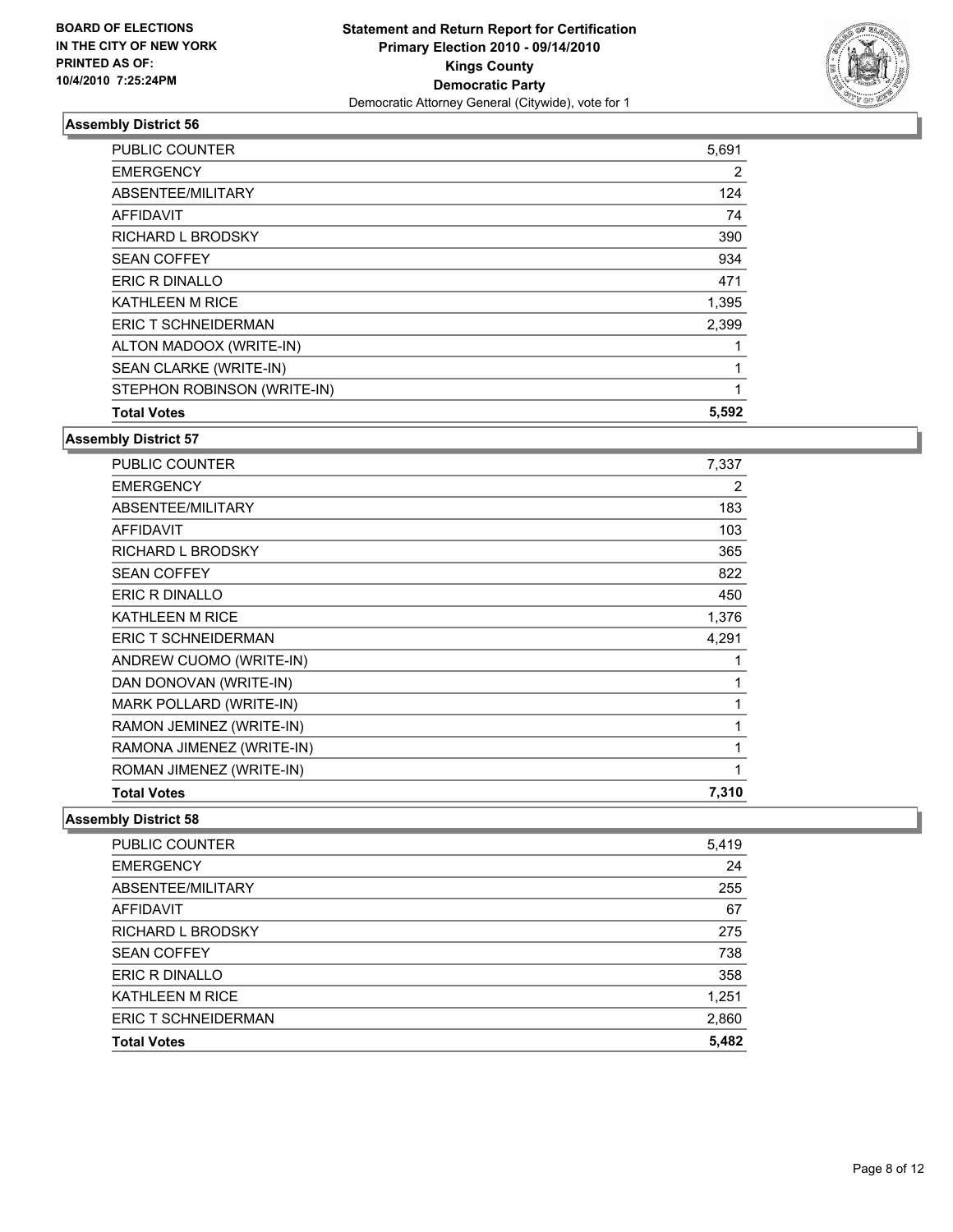

| <b>PUBLIC COUNTER</b>               | 3,505 |
|-------------------------------------|-------|
| <b>EMERGENCY</b>                    | 0     |
| ABSENTEE/MILITARY                   | 117   |
| <b>AFFIDAVIT</b>                    | 21    |
| RICHARD L BRODSKY                   | 274   |
| <b>SEAN COFFEY</b>                  | 520   |
| <b>ERIC R DINALLO</b>               | 322   |
| KATHLEEN M RICE                     | 1,055 |
| <b>ERIC T SCHNEIDERMAN</b>          | 1,379 |
| ADAMS CUOMO (WRITE-IN)              | 1     |
| AL SHARPTON (WRITE-IN)              | 1     |
| ANDREW CUOMO (WRITE-IN)             | 1     |
| ANN COULTER (WRITE-IN)              | 1     |
| EMMANUEL CHARLES (WRITE-IN)         | 1     |
| <b>JOSEPH PASCARELLA (WRITE-IN)</b> | 1     |
| STEWART B. MILSTEIN (WRITE-IN)      | 1     |
| TOM O'CONNOR (WRITE-IN)             | 1     |
| YVETTE CLARK (WRITE-IN)             | 1     |
| <b>Total Votes</b>                  | 3,559 |

| 1,771 |
|-------|
| 0     |
| 31    |
| 11    |
| 197   |
| 291   |
| 194   |
| 587   |
| 448   |
|       |
| 1     |
| 1.719 |
|       |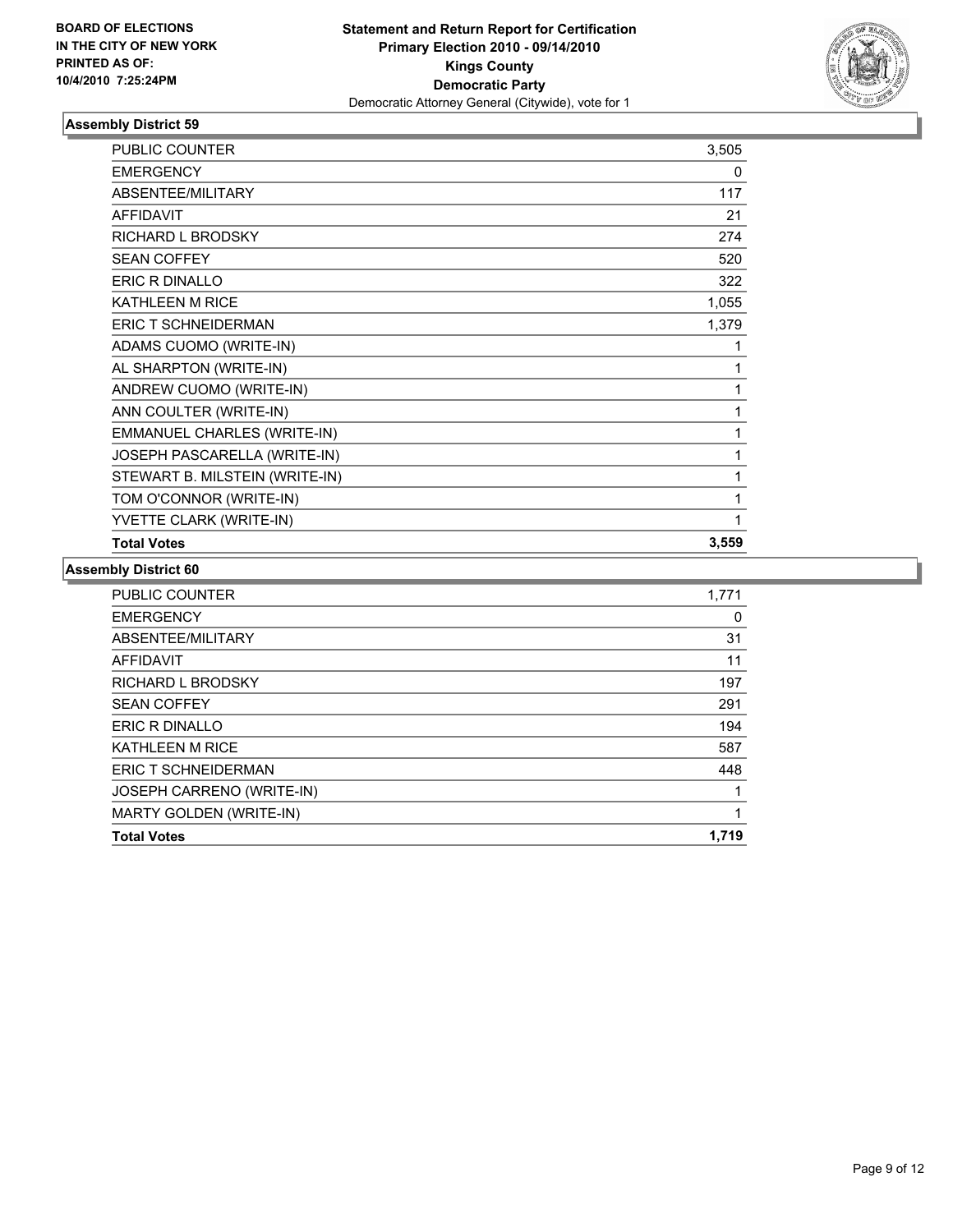

# **Total for Democratic Attorney General (Citywide) - Kings County**

| PUBLIC COUNTER                    | 98,752       |
|-----------------------------------|--------------|
| EMERGENCY                         | 389.         |
| ABSENTEE/MILITARY                 | 2,833        |
| <b>AFFIDAVIT</b>                  | 1,098        |
| RICHARD L BRODSKY                 | 10,031       |
| <b>SEAN COFFEY</b>                | 12,461       |
| ERIC R DINALLO                    | 7,718        |
| <b>KATHLEEN M RICE</b>            | 25,148       |
| <b>ERIC T SCHNEIDERMAN</b>        | 41,266       |
| ABDEL DJEMIL (WRITE-IN)           | 3            |
| ADAMS CUOMO (WRITE-IN)            | 1            |
| AL SHARPTON (WRITE-IN)            | 1            |
| ALAN STEWART (WRITE-IN)           | 1            |
| ALTON MADOOX (WRITE-IN)           | 1            |
| AMY GOODMAN (WRITE-IN)            | 1            |
| AMY SNARF (WRITE-IN)              | 1            |
| ANDREW COUMO (WRITE-IN)           | 1            |
| ANDREW CUOMO (WRITE-IN)           | 3            |
| ANN COULTER (WRITE-IN)            | 1            |
| <b>BASY PRICE (WRITE-IN)</b>      | 1            |
| BILL CLINTON (WRITE-IN)           | 1            |
| BRIDNAY BRENNAN (WRITE-IN)        | 1            |
| CARLOS OPLACK (WRITE-IN)          | 1            |
| CHARLES KLEIN (WRITE-IN)          | 1            |
| CHERYL A KNIGHT (WRITE-IN)        | 1            |
| COMO (WRITE-IN)                   | 1            |
| DAN DONOVAN (WRITE-IN)            | 1            |
| DIANA SANTINO (WRITE-IN)          | 1            |
| ED TOWNS (WRITE-IN)               | 1            |
| ELIOT SPITZER (WRITE-IN)          | 1            |
| EMMANUEL CHARLES (WRITE-IN)       | 1            |
| ERIC T BALOEIR (WRITE-IN)         | 1            |
| ERIC T. SNALIMON (WRITE-IN)       | 1            |
| GEOFF GOLDSTEIN (WRITE-IN)        | 1            |
| <b>GEORGE PATAKI (WRITE-IN)</b>   | 1            |
| GLORIA RUSSO (WRITE-IN)           | 1            |
| <b>GUSTAVOR RIVERA (WRITE-IN)</b> | 1            |
| HENAR SPITZER (WRITE-IN)          | 1            |
| J.P. BASIO (WRITE-IN)             | 1            |
| JACK KUNKET (WRITE-IN)            | 1            |
| JEFFERSON SMITH (WRITE-IN)        | $\mathbf{2}$ |
| JOHN SAMPSON (WRITE-IN)           | 1            |
| JOSEPH CARRENO (WRITE-IN)         | 1            |
| JOSEPH PASCARELLA (WRITE-IN)      | 1            |
| JOSHUA R HOLT (WRITE-IN)          | 1            |
| KEVIN MCRALL (WRITE-IN)           | $\mathbf{1}$ |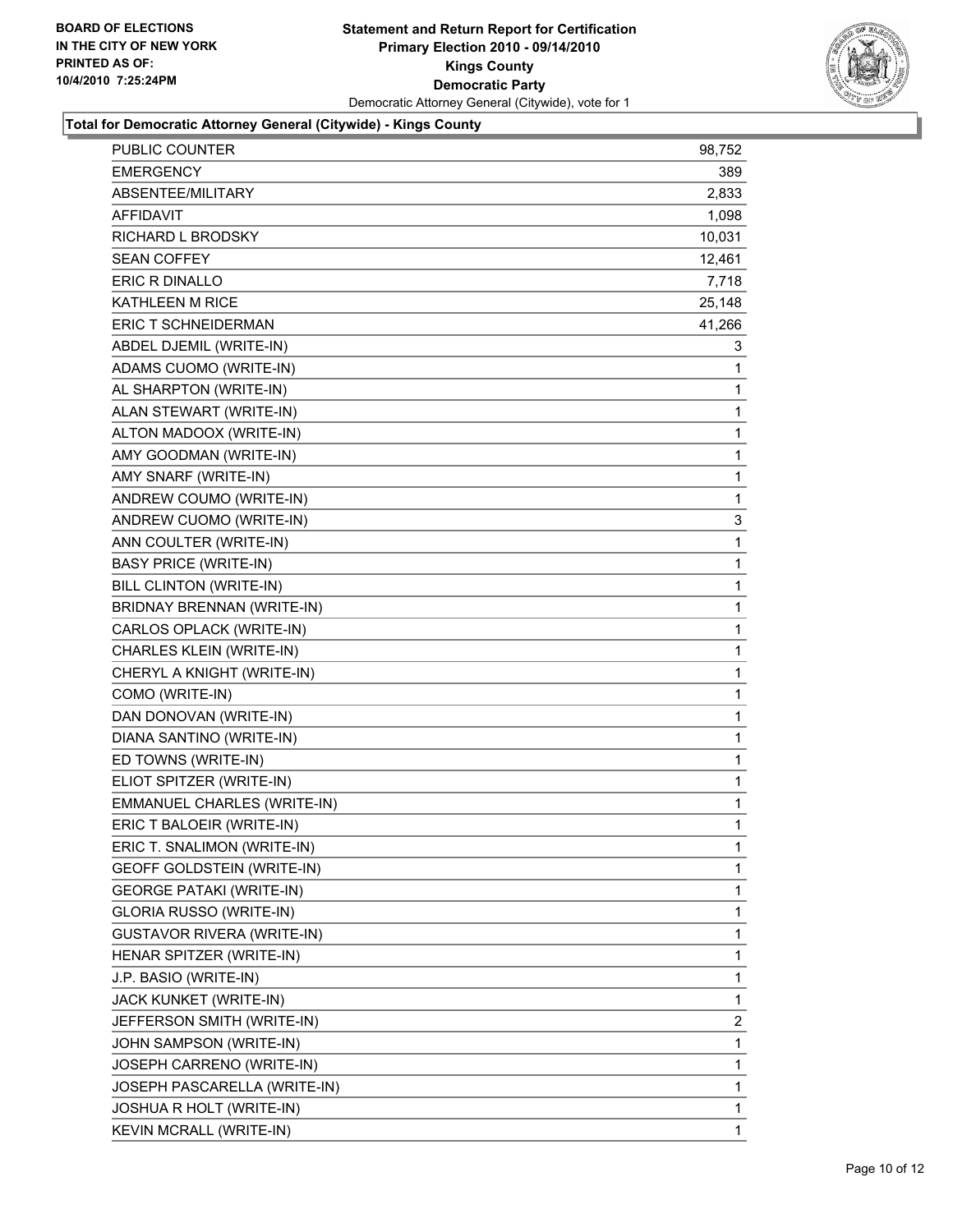

#### **Total for Democratic Attorney General (Citywide) - Kings County**

| 1      |
|--------|
| 1      |
| 1      |
| 1      |
| 1      |
| 1      |
| 1      |
| 1      |
| 1      |
| 1      |
| 1      |
| 1      |
| 1      |
| 2      |
| 6      |
| 2      |
| 1      |
| 1      |
| 1      |
| 1      |
| 1      |
| 2      |
| 1      |
| 1      |
| 1      |
| 1      |
| 1      |
| 2      |
| 1      |
| 1      |
| 1      |
| 1      |
| 1      |
| 1      |
| 1      |
| 1      |
| 1      |
| 1      |
| 1      |
| 96,714 |
|        |